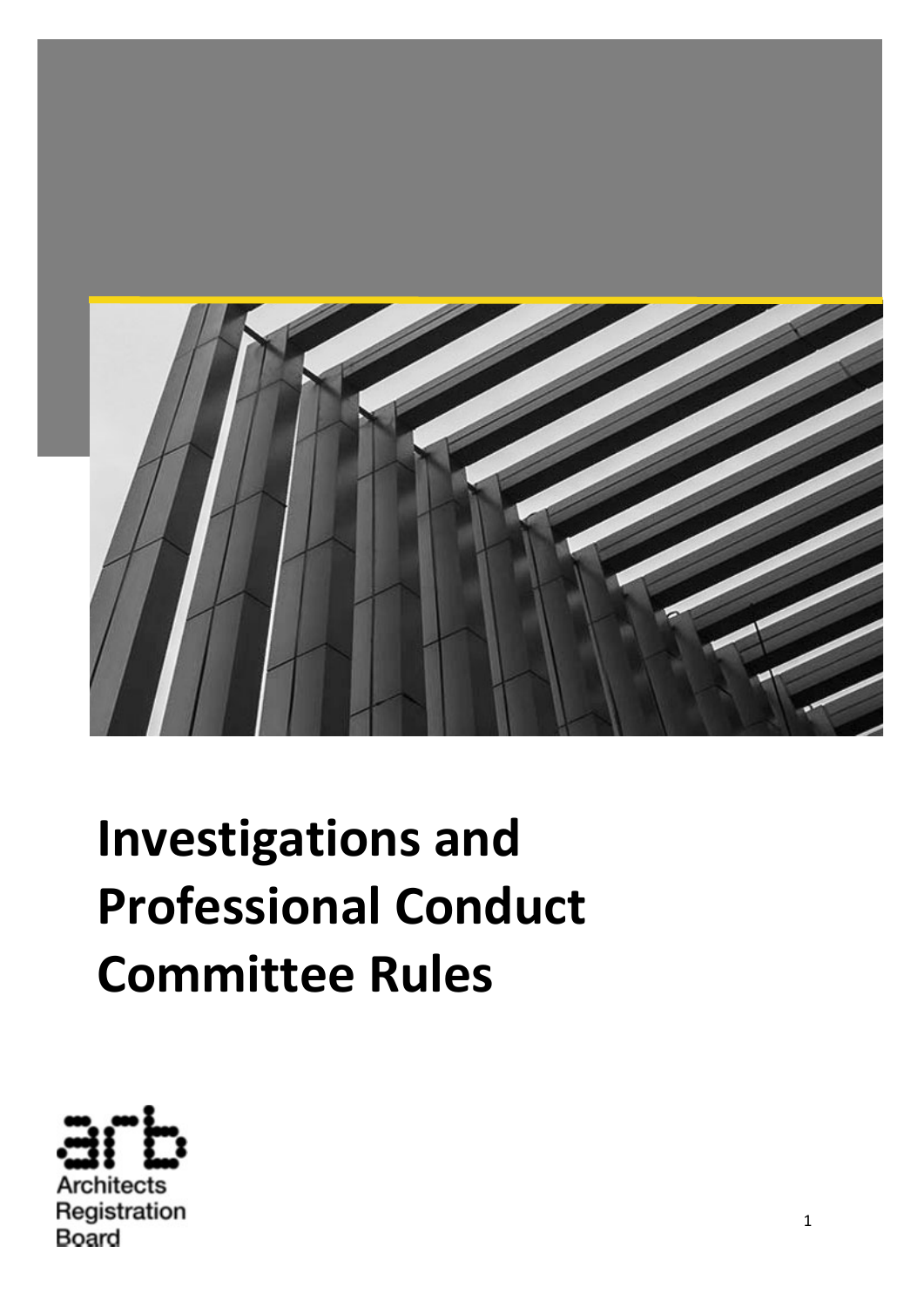## **Contents**

| <b>Investigations Rules</b>                   |   |
|-----------------------------------------------|---|
| Interpretation                                | 3 |
| <b>Investigations Pool Members</b>            | 4 |
| Preliminary Investigation                     | 4 |
| Action by the Investigations Panel            | 5 |
| Request for evidence                          | 6 |
| Decision                                      | 6 |
| <b>Third Party Review</b>                     |   |
| Action in respect of a criminal conviction    |   |
| Reports to the Professional Conduct Committee | 8 |
| <b>Transitional Provision</b>                 | 8 |

# **Professional Conduct Committee Rules**

| Interpretation                                     | 9  |
|----------------------------------------------------|----|
| Action upon receiving a report                     | 10 |
| Notice of the hearing                              | 11 |
| Registered Person's response                       | 11 |
| Adjournment                                        | 12 |
| Case management directions                         | 12 |
| Expert evidence                                    | 12 |
| Proceeding in the absence of the Registered Person | 13 |
| Evidence and proof                                 | 13 |
| Joinder                                            | 13 |
| Order of proceedings at hearings of the PCC        | 13 |
| Departure from these Rules                         | 15 |
| Witnesses                                          | 15 |
| <b>Public hearing</b>                              | 15 |
| Recording                                          | 16 |
| Reasons                                            | 16 |
| <b>Consent Orders</b>                              | 16 |
| Publicity                                          | 17 |
| <b>Transitional provision</b>                      | 17 |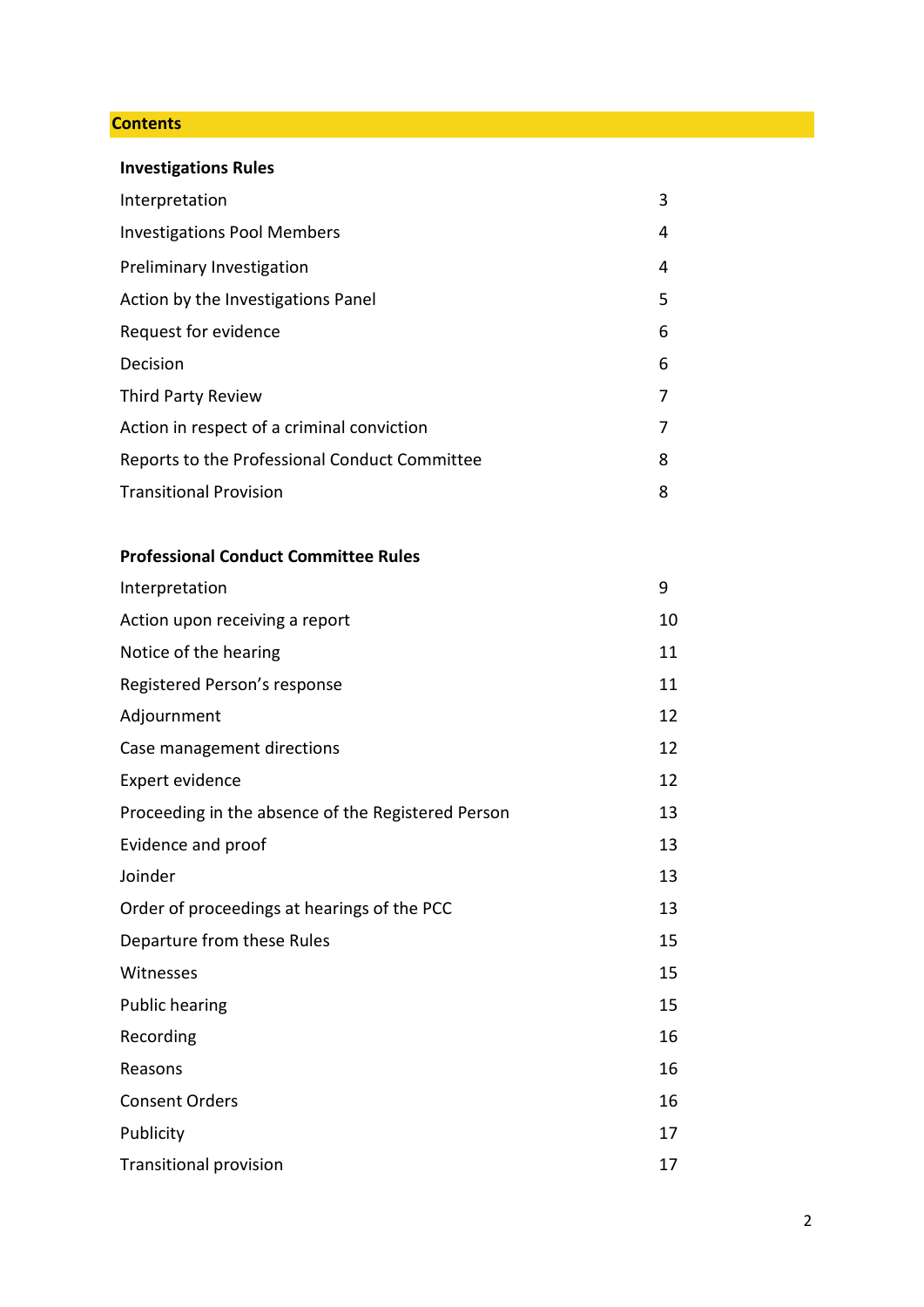# **Investigations Rules**

1. These Rules were made by the Board on 9 February 2022 under Section 23 and Part III of the First Schedule to the Architects Act 1997. They came into force on 1 April 2022 and subject to Rule 25 replace the Rules made by the Board on 29 November 2018.

#### **Interpretation**

2. In these Rules the words and phrases below shall, except where the contrary intention appears, have the following meanings:

"the Act" means the Architects Act 1997;

"ARB" means the Architects Registration Board;

"the Board" means persons designated under Part I of the First Schedule of the Act;

"the Case Presenter" is a person appointed by the Registrar to present a Charge to the Professional Conduct Committee on behalf of ARB;

"Charge" is a charge to be heard before the Professional Conduct Committee of unacceptable professional conduct or serious unprofessional incompetence or that the Registered Person has been convicted of a relevant criminal offence;

"Expert Advisor" means a person instructed by the Registrar to provide expert advice considered relevant to any investigation;

"Investigations Panel" means the panel of Investigation Pool Members designated under Rule 7;

"Investigations Pool Member" means a person appointed by the Board under section 14(1) of the Act;

"Inquirer" means a person appointed by the Registrar, drawn from a Panel of persons constituted by the Registrar to undertake investigations on behalf of the Investigations Panel;

"Lay person" means a person other than a Registered Person;

"Register" means the Register of Architects established under the Act;

"Registered Person" is a person whose name is on the Register;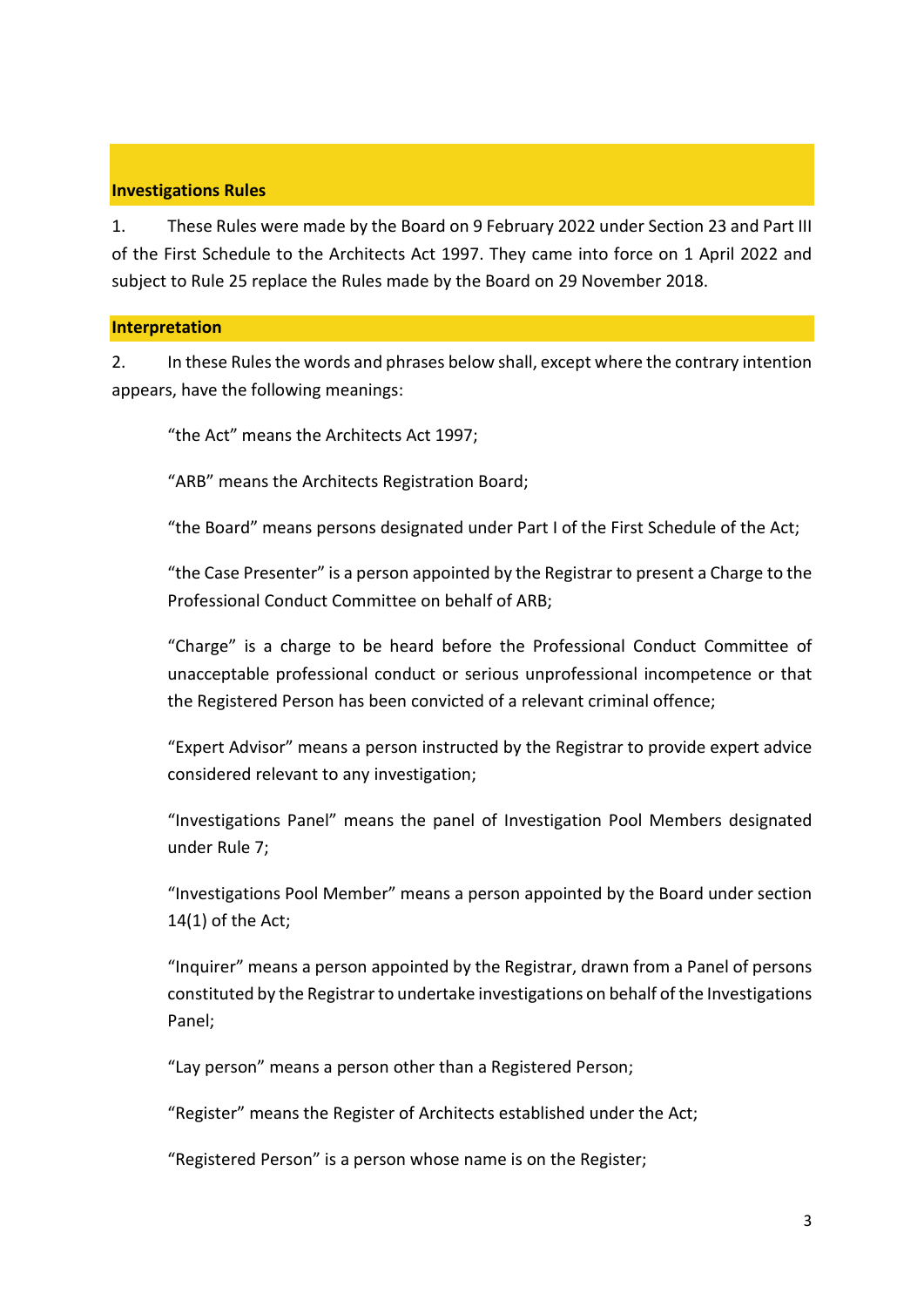"the Registrar" is the person appointed by the Board as the Registrar of Architects;

"relevant criminal offence" means a criminal offence which has a material relevance to the fitness of a Registered Person to practise as an architect;

"the Investigations Officer" is the employee of ARB appointed by the Registrar to act in that role;

"a referrer" is a person who refers a matter to the Registrar for the purposes of section 14(1) of the Act;

"Third Party Review" is a review further to a notice under rule 17(a)(ii);

"Third Party Reviewer" means a person or firm independent of ARB instructed by the Registrar in order to conduct a Third Party Review;

3. The Interpretation Act 1978 applies to these Rules as if they were an Act of Parliament.

# **Investigations Pool Members**

4. The Board shall appoint a minimum of six persons under section 14(1) of the Act to be Investigations Pool Members.

5. Investigations Pool Members shall:

- a) include both Registered and Lay persons; and
- b) not include members of the Board or the Professional Conduct Committee.

# **Preliminary Investigation**

6. Where matters are brought to the attention of the Registrar, whether by a referrer or otherwise, that there may be concerns as to unacceptable professional conduct by a Registered Person and/or the serious professional incompetence of a Registered Person, the Registrar:

- a) may carry out such preliminary investigations as in their opinion are appropriate for the purposes of section 14(1) of the Act;
- b) may obtain such advice as the Registrar sees fit;
- c) shall inform the relevant Registered Person of the matters brought to the attention of the Registrar under this rule and offer them an opportunity to comment before any referral is made to an Investigations Panel; and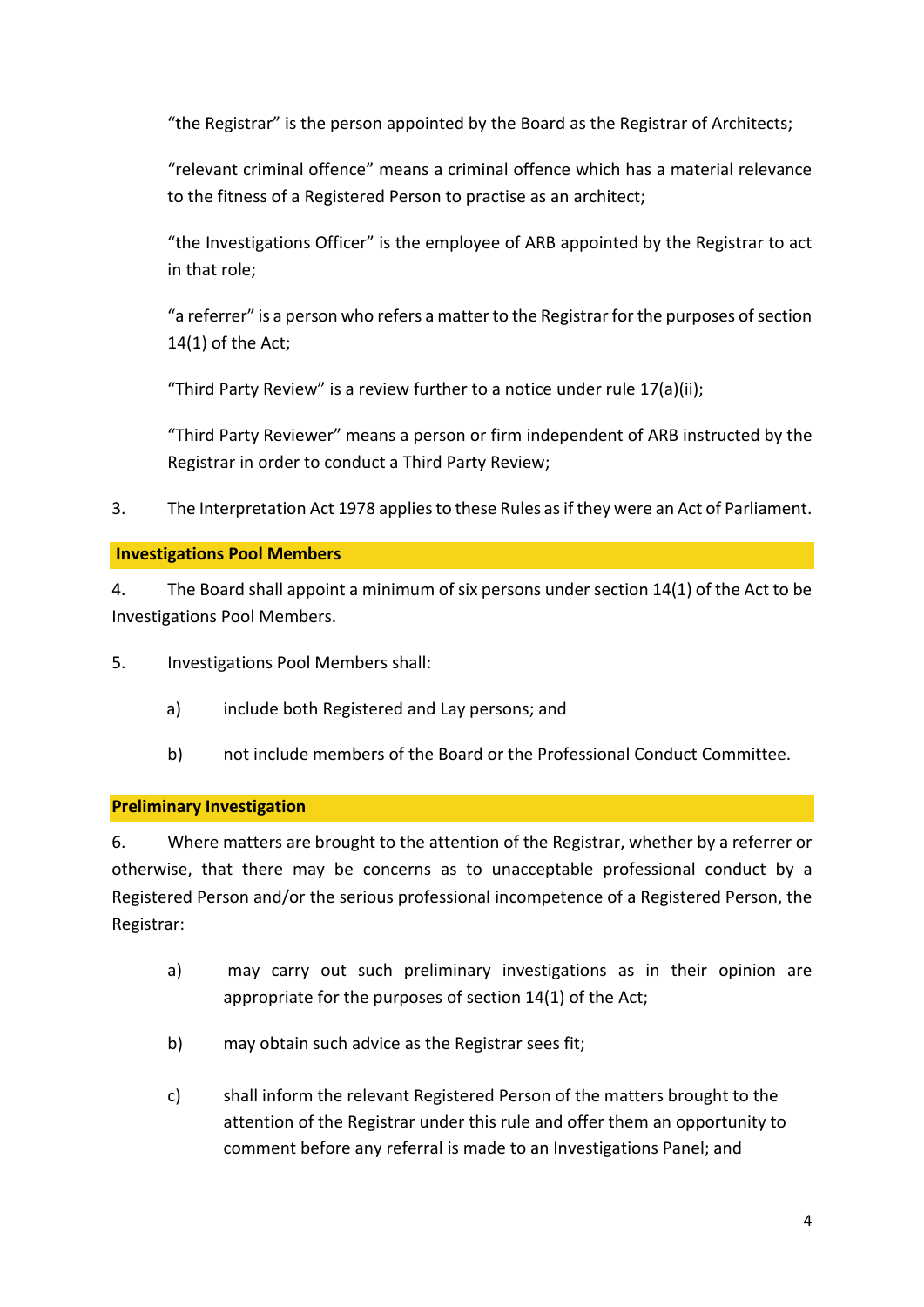d) where appropriate and after taking into account any investigation, advice and comments from the Registered Person, make a referral to an Investigations Panel.

# **Action by the Investigations Panel**

7. Where the Registrar has referred a matter to an Investigations Panel, the Investigations Officer shall:

- a) designate three Investigations Pool Members to form the Investigations Panel;
- b) ensure that the Investigations Panel consists of one Registered Person and two Lay persons; and
- c) designate one of its number to act as its Chair.

8. Where the Registrar has referred a matter to an Investigations Panel, its role is to decide further to section 14(2) of the Act, taking into account the public interest and whether the evidence provides a realistic prospect of the Charge being upheld, whether there is a case to answer.

9. If the Investigations Panel considers that investigation or advice, additional to that sought under rule 6, is required it shall give directions to this effect to the Registrar including, where appropriate, for instructions to be given on its behalf to an Inquirer or an Expert Advisor.

10. Before carrying out its consideration under rule 15, the Investigations Panel may, if it considers it appropriate:

- a) invite written representations from the Registered Person;
- b) invite written representations from the referrer, if any,

and in so doing may indicate whether or not it is minded to refer the matter to the Professional Conduct Committee.

11. Investigations Panels shall not receive oral representations or evidence unless exceptionally it is necessary in the interests of justice to do so.

12. The decisions of an Investigations Panel:

a) shall be by majority;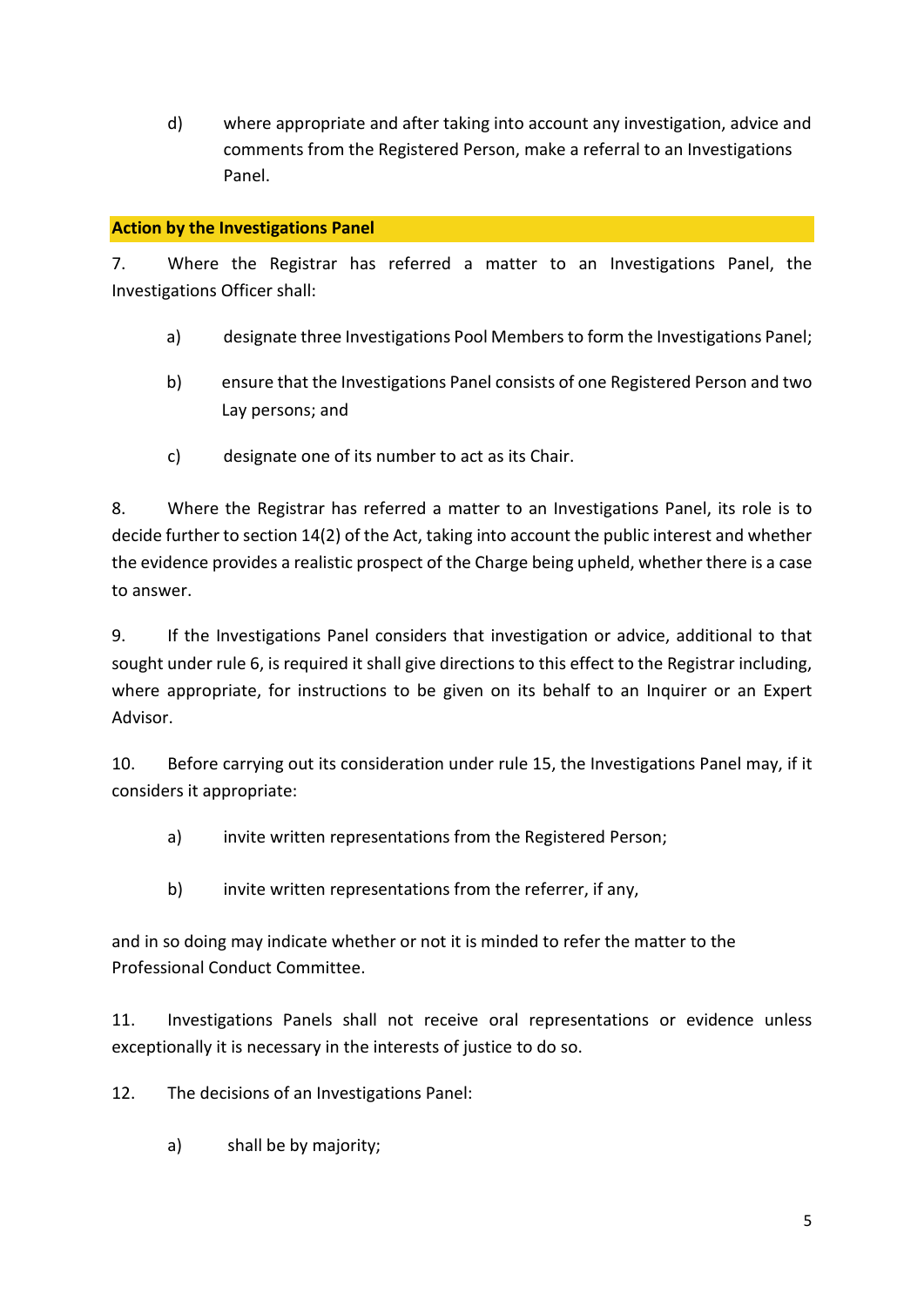b) may be taken by electronic means and if so, it will not be required for members of the Panel to deliberate in each other's presence unless Panel members consider it necessary to do so.

# **Request for evidence**

13. The Investigations Panel, an Inquirer or the Registrar may make a request for information and evidence (including for an inspection of such at the Registered Person's business premises) and the Registered Person shall comply with all such reasonable requests.

14. This requirement shall not apply to any information in relation to which the Registered Person is entitled to legal professional privilege or the disclosure of which would give rise to a breach of the law.

# **Decision**

15. The Investigations Panel once it has concluded its investigations in relation to a matter, shall consider whether there is a case to answer and proceed under rule 16 or 17.

- 16. a) Where the Investigations Panel is minded to decide that there is a case to answer and to refer the matter to the Professional Conduct Committee, it shall:
	- i) ask a Case Presenter to prepare a draft report to the Professional Conduct Committee;
	- ii) then, subject to (b) below and any amendments it wishes to make to the report, make the referral, by way of the report, copied to the Registered Person.
	- b) Where a Case Presenter forms the view that the matter should be considered further by the Investigations Panel on account of new evidence or for some other reason, the Case Presenter shall write with this request, copied to the Registered Person who shall have an opportunity to comment before the Investigations Panel carries out any further consideration under rule 15.
- 17. a) Where the Investigations Panel is minded to decide that there is no case to answer, it:
	- i) may give advice as to the Registered Person's future conduct or competence;
	- ii) shall notify the Registered Person and the referrer, if any, in writing as to the decision it is minded to make, including any advice; and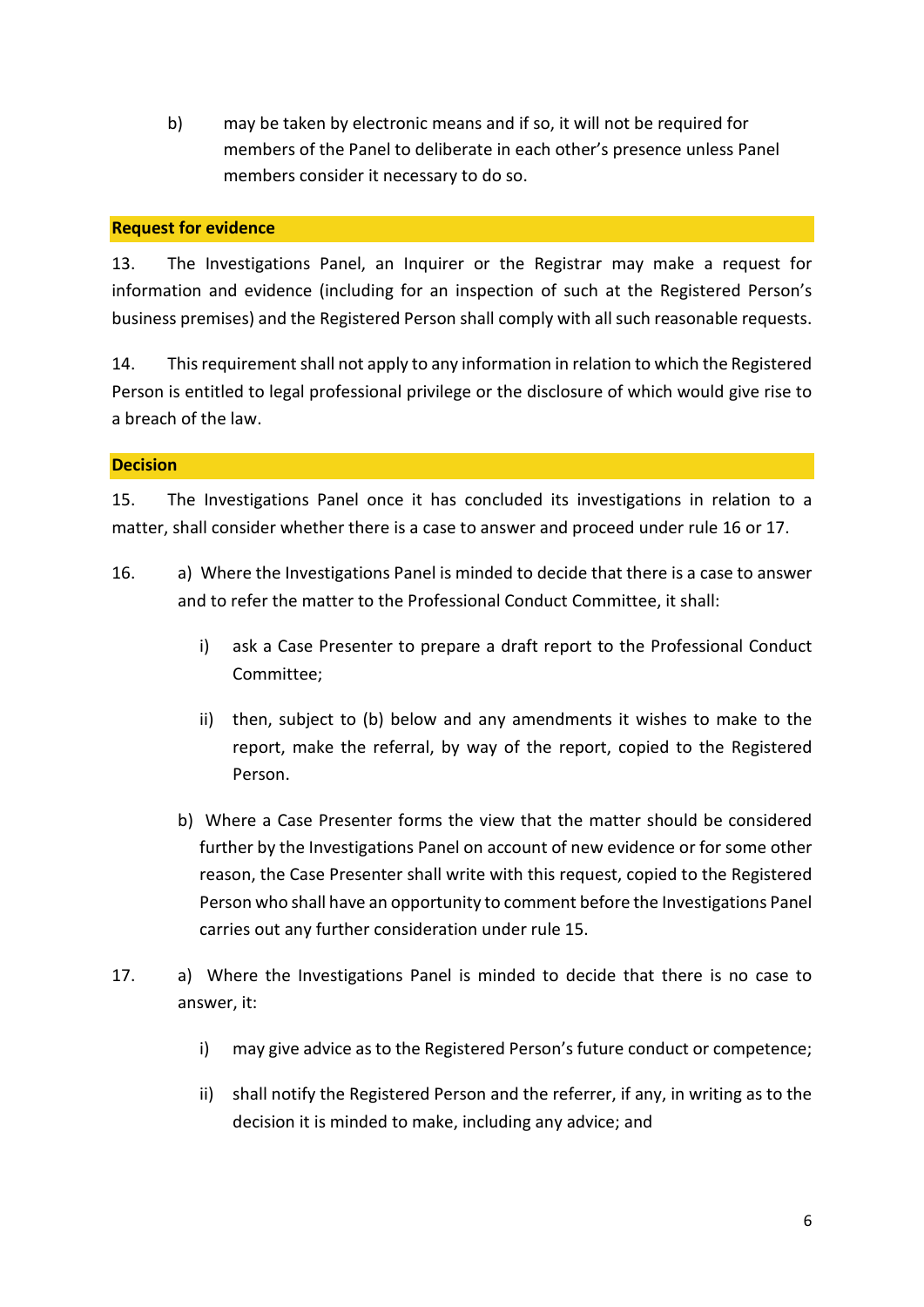b) Where, further to rules 19 and 20, there is no request for a Third Party Review or no Third Party Reviewer has been instructed, the Investigations Panel shall finalise its decision and notify the Registered Person and the referrer, if any, to this effect.

# **Third Party Review**

18. Where a referrer, if any, or the Registered Person has received a notice under rule 17(a)(ii) that the Investigations Panel is minded to decide that there is no case to answer and is dissatisfied with the process whereby it formed that view, that person may request a Third Party Review of that process.

19. Such a request must be made in writing to the Investigations Officer within 30 days of the date of receipt of the written notification under Rule 17(a)(ii), whereupon the Registrar shall consider whether to instruct a Third Party Reviewer.

20. The Registrar shall instruct a Third Party Reviewer where:

- a) the request clearly identifies the alleged deficiencies in the process; and
- b) it seems to the Registrar that these may, if upheld, reasonably lead to the Investigations Panel deciding to refer the matter to the Professional Conduct Committee.

21. The Third Party Reviewer shall submit a report to the Registrar, who shall send it to the Investigations Panel, the Registered Person and the referrer, if any.

22. The Investigations Panel, on receipt of the report, shall consider its content and give further consideration to the matter under Rule 15.

- a) Where the Investigations Panel carries out such further consideration and is minded to decide that there is a case to answer, it shall ask a Case Presenter to draft a report under rule 16(a)(i).
- b) Where the Investigations Panel carries out such further consideration and it remains of the view that there is no case to answer, and that no further action is to be taken, it shall finalise its decision and give its reasons in writing to the Registrar, the Registered Person and referrer, if any.

**Action in respect of a criminal conviction**

23. If it appears to the Registrar that a Registered Person has been convicted of a relevant criminal offence: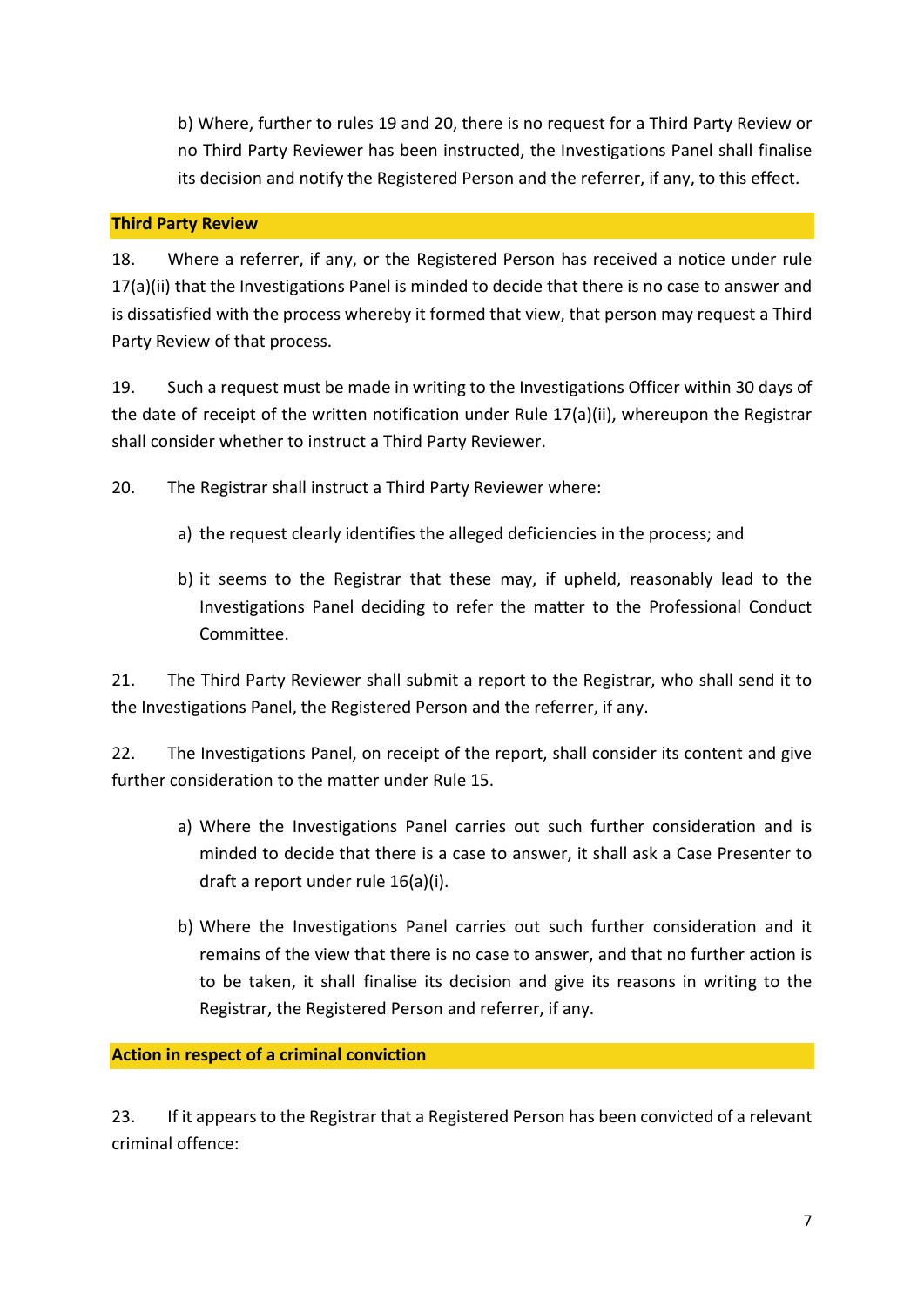- a) where necessary, the Registrar shall carry out an investigation into the relevant facts;
- b) the Registrar shall refer the matter to the Professional Conduct Committee by way of a report from a Case Presenter, copied to the Registered Person.

## **Reports to the Professional Conduct Committee**

- 24. A report to the Professional Conduct Committee shall contain:
	- a) the Charge;
	- b) a copy of any written statement or other document or plan that it is intended will be adduced against the Registered Person;
	- c) the name of any witness whom it is intended to call in person before the Committee and a summary of what that witness is expected to say; and
	- d) where the Charge relates to a relevant criminal offence, a certificate or other evidence of the conviction.

#### **Transitional provision**

25. These Rules do not apply to relevant criminal offences that come to the attention of the Registrar or allegations of unacceptable professional conduct or serious professional incompetence made before the date on which these Rules come into force and those matters will be subject to the Investigations Rules made on 29 November 2018, as if they had not been revoked.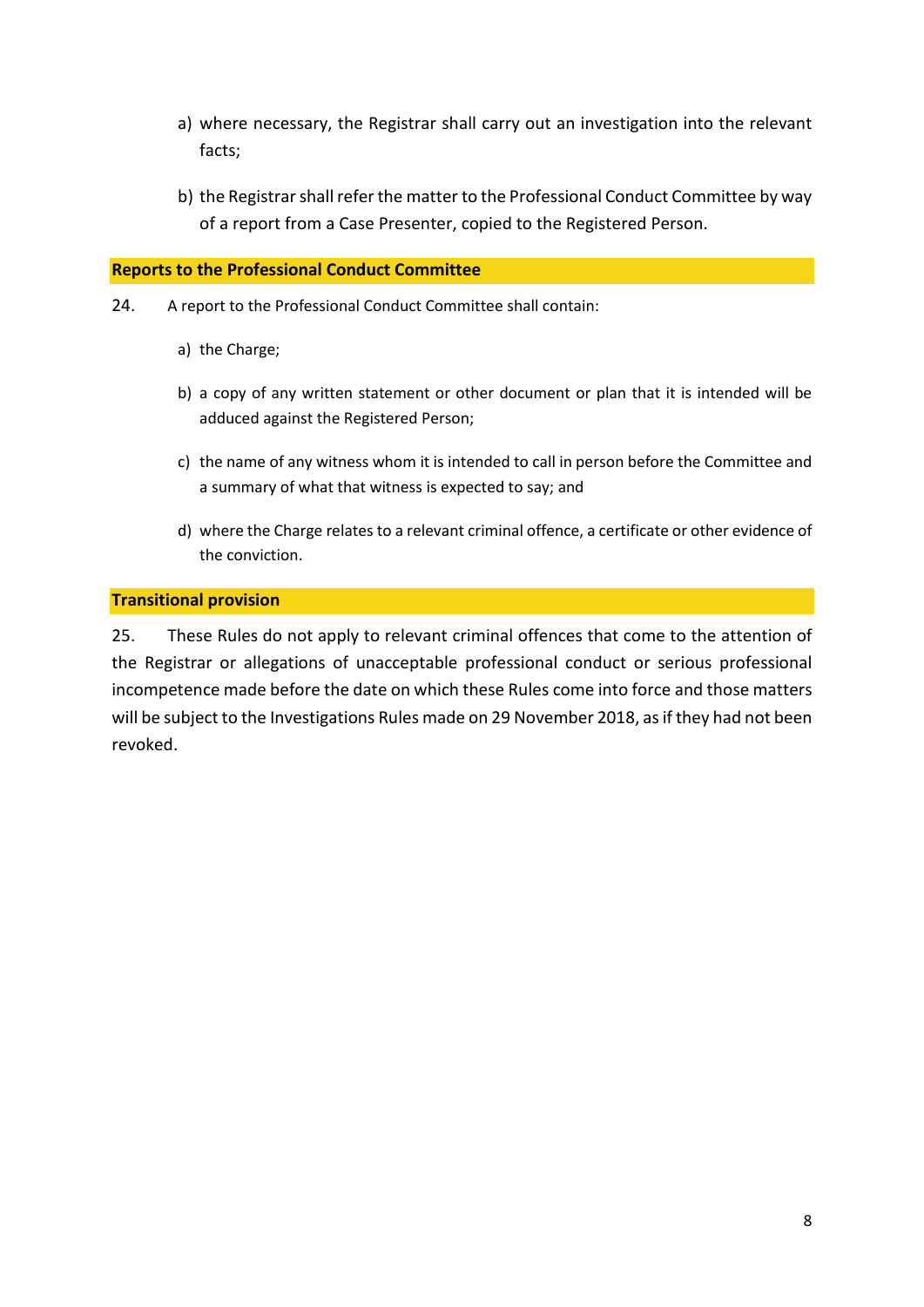## **Professional Conduct Committee Rules**

1. These Rules were made by the Board on 9 February 2022 under Section 23 and Part II of the First Schedule to the Architects Act 1997. They came into force on 1 April 2022 and replace the Rules made by the Board on 29 November 2018.

#### **Interpretation**

2. In these Rules the words and phrases below shall, except where the contrary intention appears, have the following meanings:

"the Act" means the Architects Act 1997;

"ARB" means the Architects Registration Board;

"the Board" means persons designated under Part I of the First Schedule of the Act;

"Case Presenter" is a person appointed by the Registrar to present a Charge to the Professional Conduct Committee on behalf of ARB;

"Charge" is a charge to be heard before the Professional Conduct Committee of unacceptable professional conduct or serious unprofessional incompetence or that the Registered Person has been convicted of a relevant criminal offence;

"Consent Order" means a document which sets out terms upon which the Case Presenter proposes that a Charge which is the subject of a report to the Professional Conduct Committee may be settled with the consent of the Registered Person;

"Consent Order Panel" means the three members of the Professional Conduct Committee designated by the Chair under Rule 4(c) to consider the settlement of a Charge with the consent of a Registered Person;

"Disciplinary Order" means a disciplinary order made by the Professional Conduct Committee under section 15(1) of the Act;

"Hearing Panel" means the members of the Professional Conduct Committee designated by the Chair under Rule 4(a) to consider a Charge against a Registered Person at a hearing;

"Investigations Panel" means the panel of Investigation Pool Members designated under Rule 7 of the Investigations Rules;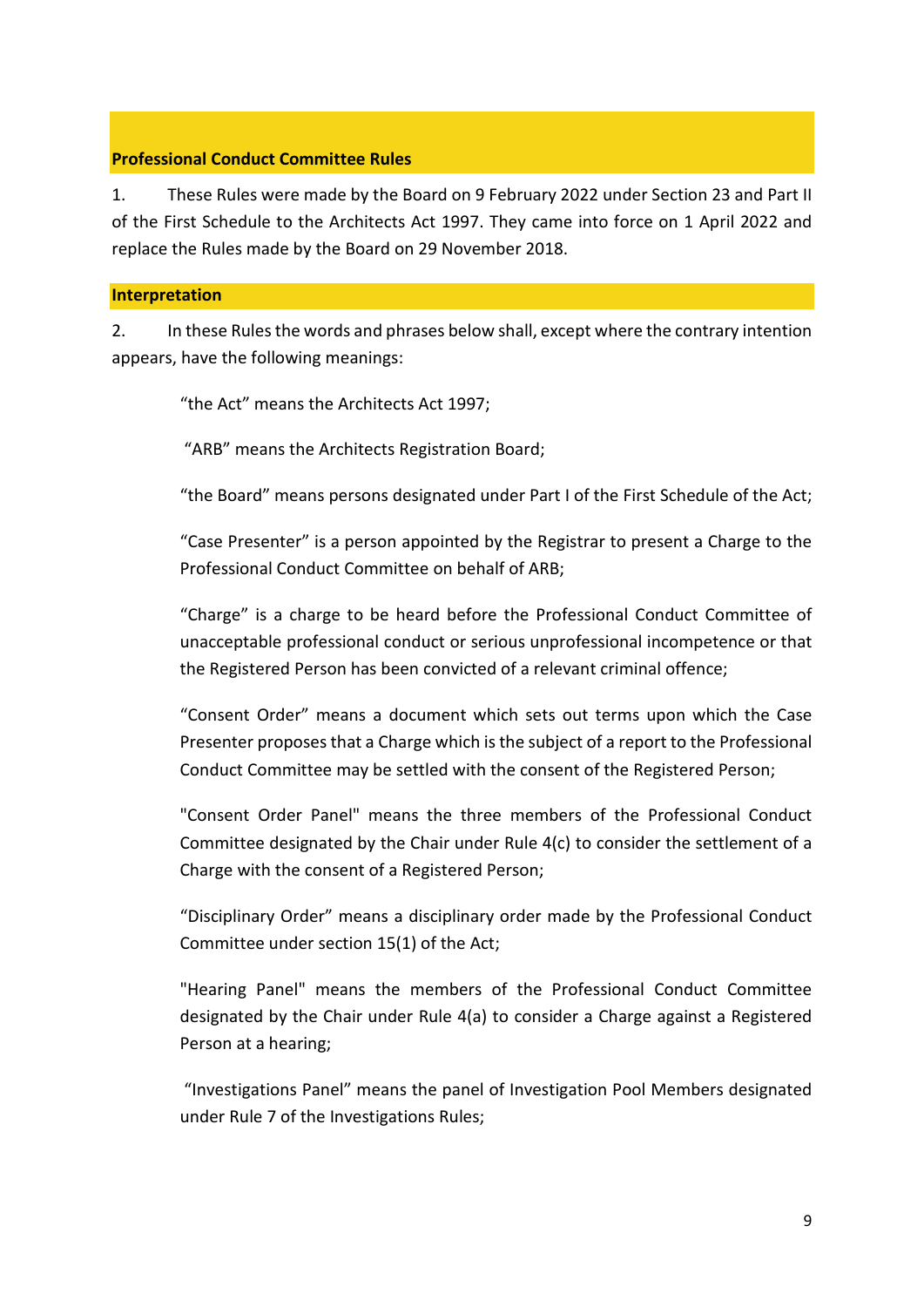"Investigation Rules" means the rules of that name made by the Board on 9 February 2022 and in force on 1 April 2022;

"Professional Conduct Committee" means the Committee of that name appointed under Part II of the First Schedule to the Act or, where a Hearing Panel has been designated under Rule 4(a) or 4(c), that Panel;

"referrer" is a person who refers a matter to the Registrar for the purposes of section 14(1) of the Act;

"Register" means the Register of Architects established under the Act;

"Registered Person" is a person whose name is on the Register;

"Registrar" is the person appointed by the Board as the Registrar of Architects;

"relevant criminal office" means a criminal offence which has a material relevance to the fitness of a Registered Person to practise as an architect.

3. The Interpretation Act 1978 shall apply to these Rules as if they were an Act of Parliament.

## **Action upon receiving a report**

4. Upon receiving a report from the Investigations Panel under Rule 16(a)(ii) or the Registrar under Rule 23(b) of the Investigations Rules, the Chair of the Professional Conduct Committee shall subject to Rules 5 and 6, designate:

- a) three members of the Professional Conduct Committee as a Hearing Panel to consider the Charge;
- b) a Chair for the purposes of the proceedings before the Hearing Panel (which may be themselves unless unavailable or it is otherwise appropriate for another member of the Committee to act as Chair for these purposes);
- c) if needed, three further but different members of the Professional Conduct Committee as a Consent Order Panel to consider any proposed Consent Order in relation to that Charge.

5. No member of the Professional Conduct Committee who was a member of an Investigations Panel when it considered the conduct or competence of a Registered Person shall be designated either as a member of a Hearing Panel or as a member of a Consent Order Panel to consider a Charge against that person arising out of the consideration by that Investigations Panel.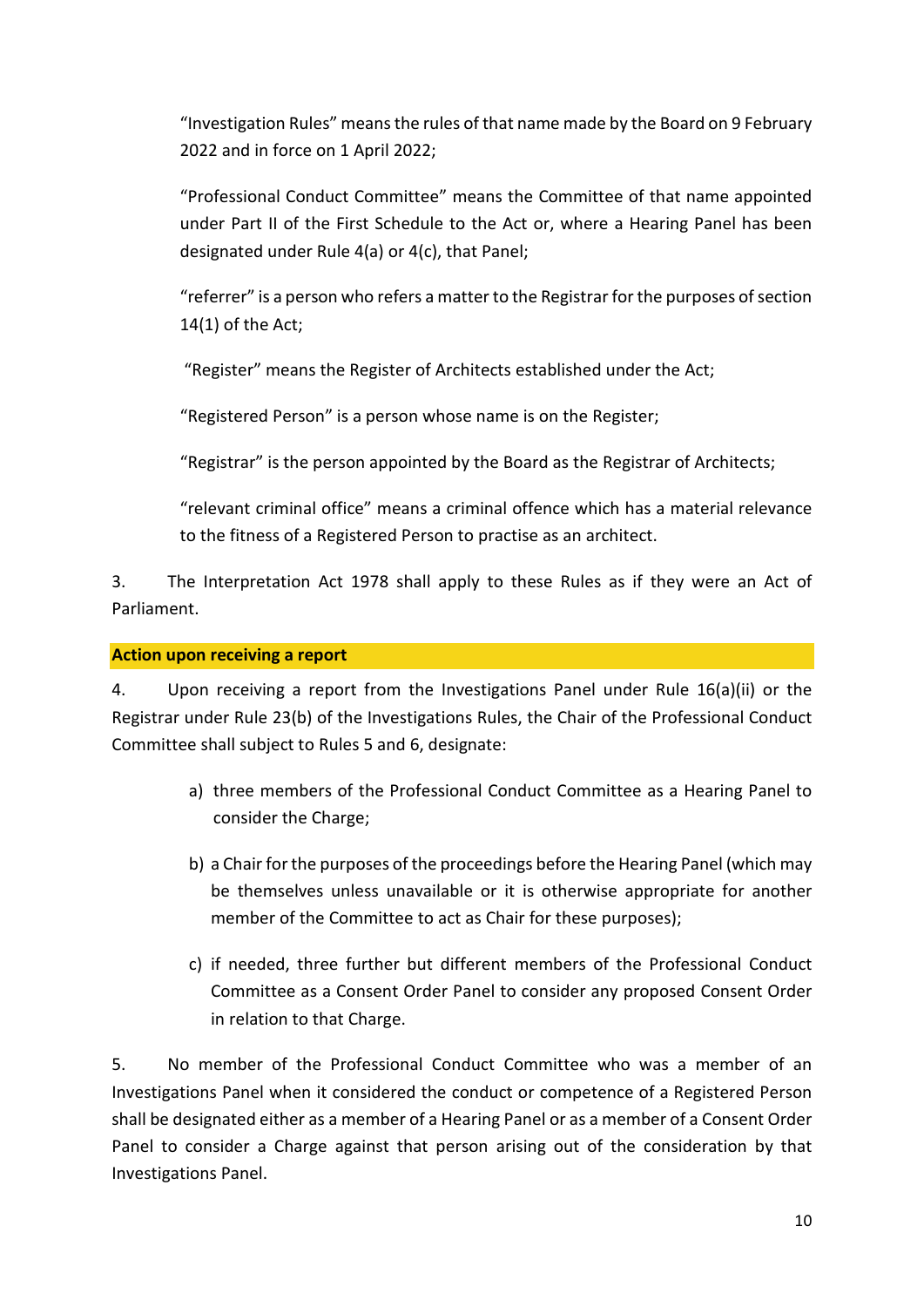6. No member of the Professional Conduct Committee appointed to a Consent Order Panel to consider a proposed Consent Order shall be designated to a Hearing Panel to consider the same matter at a hearing.

# **Notice of the hearing**

7. Not less than 49 days before the date set for the hearing of a Charge by the Hearing Panel, a written notice of the date, time and venue of the hearing shall be served upon the Registered Person or their legal representative (and for these purposes "venue" may include audio or video conferencing facilities).

8. A shorter period of notice than that specified in Rule 7 may be given where the Registered Person consents or the Chair of the Hearing Panel or Chair of the Professional Conduct Committee (if different) considers it reasonable in the public interest.

9. Such notice shall be accompanied by:

- a) the Charge;
- b) a copy of the Investigations Panel's report as drafted by the case presenter to the Professional Conduct Committee;
- c) a copy of any written statement or other document or plan that the Case Presenter intends to adduce in evidence at the hearing; and
- d) the name of any witness whom the Case Presenter intends to call in person at the hearing, including any expert witness, and a summary of what that witness is expected to say.

## **Registered Person's response**

10. Within 21 days of receipt of the notice referred to in Rule 7 the Registered Person shall give to the Case Presenter written notice:

- a) of whether they intend to appear at the hearing;
- b) if they are to be legally represented, the name and address of their legal representative; and
- c) brief particulars of any defence.

11. If the Registered Person intends to deny the Charge then not less than 21 days before the date set for the hearing they shall serve upon the Case Presenter a notice which contains:

a) particulars of the defence;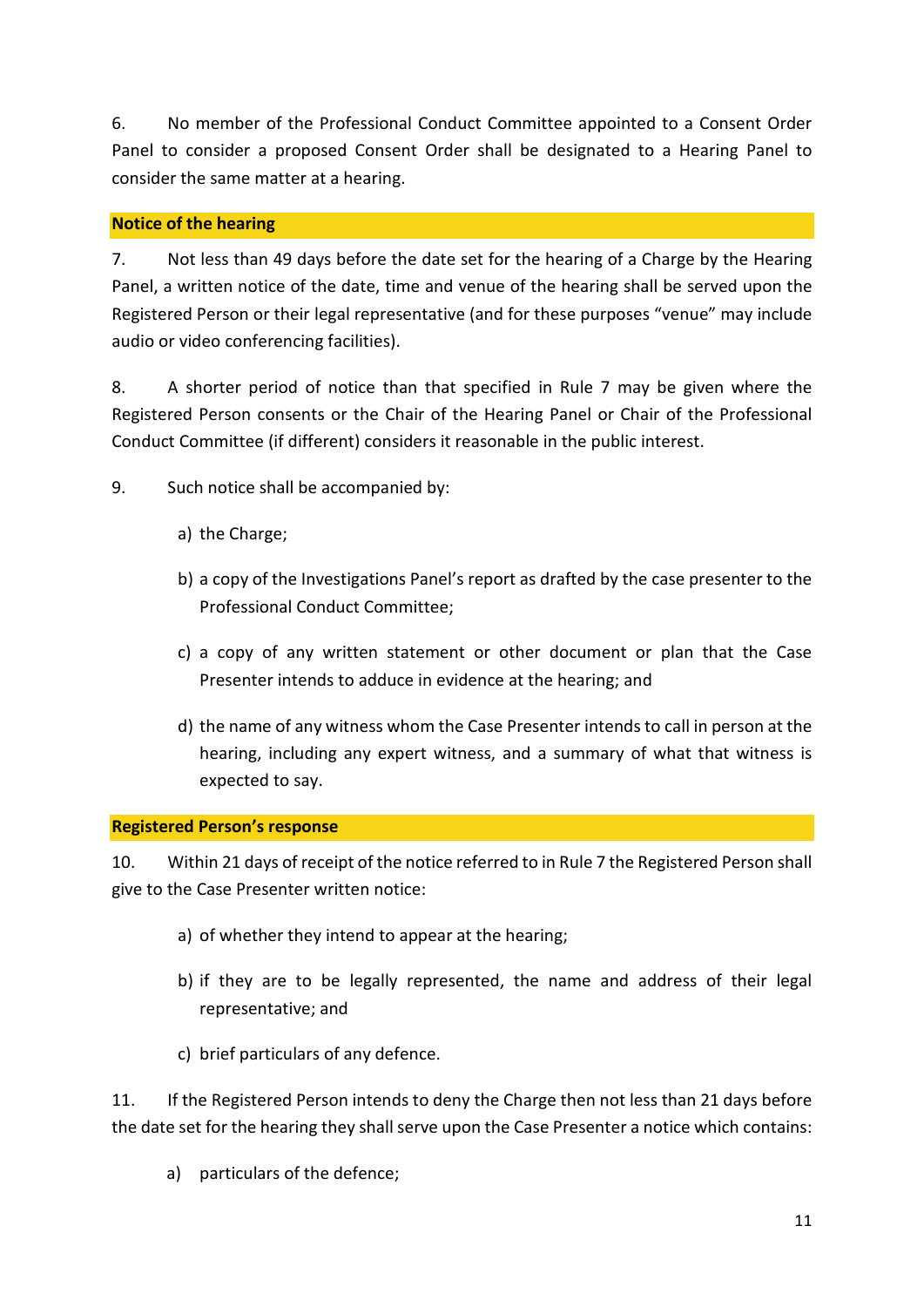- b) a copy of any written statement or other document or plan that they intend to adduce in evidence at the hearing; and
- c) the name of any witness whom they intend to call in person at the hearing, including any expert witness, and a summary of what that witness is expected to say.

12. Such notice may be given by being sent either by post or electronically, addressed to the Case Presenter at the registered offices of ARB or at any other address given for this purpose in the notice served under Rule 7 of these Rules.

# **Adjournment**

13. The Hearing Panel, the Chair of the Hearing Panel, or Chair of the Professional Conduct Committee (if different) on any day prior to the relevant hearing may adjourn any hearing at any time if they consider that it is appropriate to do so.

14. Written notice of the date, time and venue of the adjourned hearing shall be served upon the Registered Person and if a copy of the notice of the original hearing was sent to a referrer, a copy of the notice of the adjourned hearing shall be sent to that person also.

# **Case management directions**

15. At the request of the Case Presenter or a Registered Person or of their own volition, the Chair of the Hearing Panel or of the Professional Conduct Committee (if different) may give such directions as are in the interests of justice and as they see fit. These may include directions as to:

- a) participation in a case management meeting;
- b) any other directions for the conduct of the hearing.

# **Expert Evidence**

16. The Registered Person or the Case Presenter may apply to the Chair of the Hearing Panel for permission to adduce expert evidence, which shall be restricted to that which is reasonably required to resolve the proceedings.

17. The Chair may give directions with regard to the provision of a written report by any expert witness, any evidence in reply and the giving of oral evidence.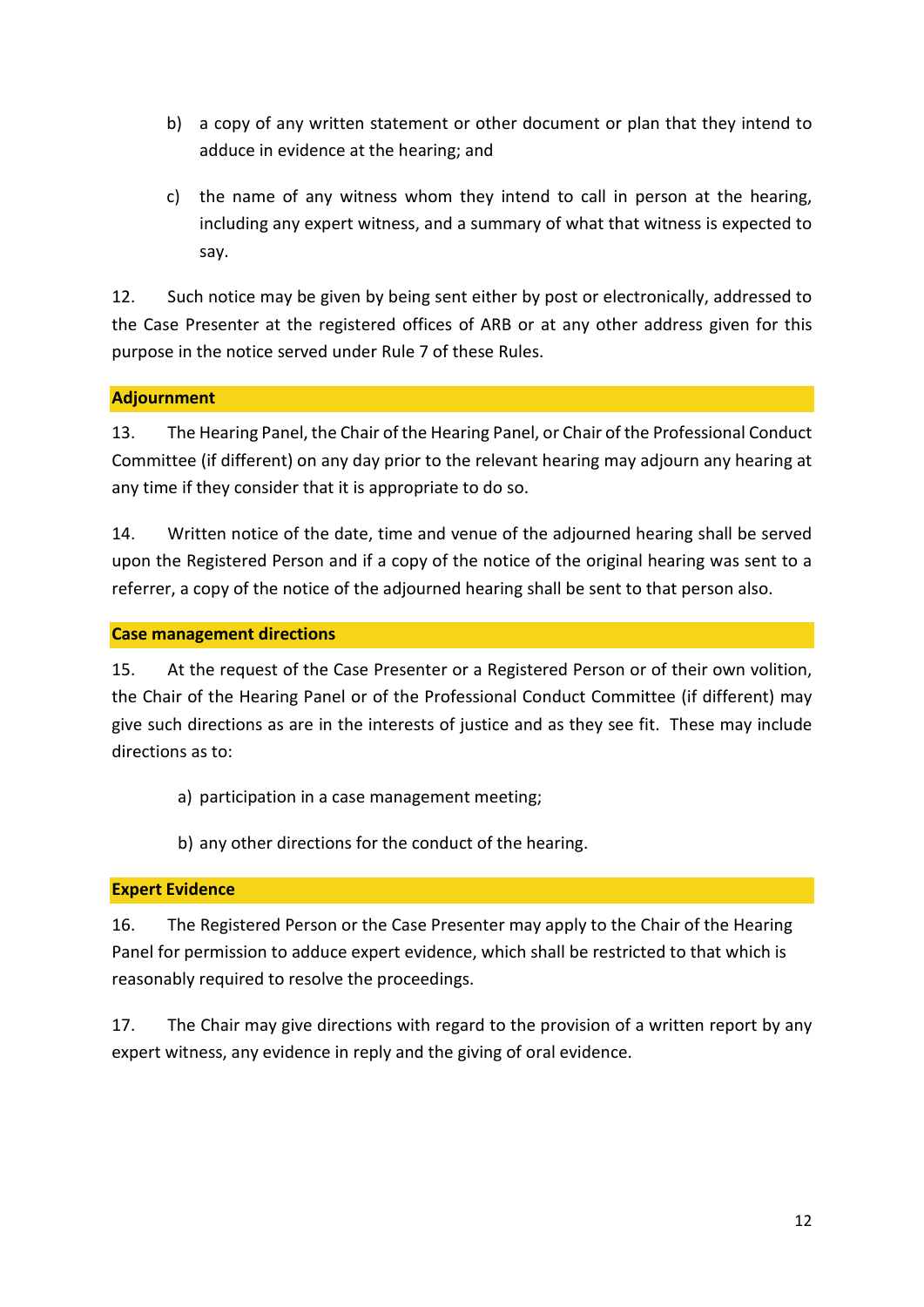# **Proceeding in the absence of the Registered Person**

18. If the Registered Person fails to appear in person at a hearing of a Charge, and a legal representative does not appear on their behalf, the Hearing Panel may, if satisfied that the Registered Person has been served with notice of the hearing or all reasonable efforts have been made to serve the notice of the hearing, hear the case in the Registered Person's absence.

# **Evidence and proof**

19. The Hearing Panel may admit any evidence it considers fair and relevant to the case before it, whether or not such evidence would be admissible in a court of law*.*

20. Neither the Registered Person or the Case Presenter shall, without the permission of the Hearing Panel, call a witness or adduce evidence that was not referred to in a notice served on the other before the hearing in accordance with these Rules.

21. In determining whether a charge of unacceptable professional conduct or serious professional incompetence has been proved, the Hearing Panel shall take into account any failure by the Registered Person to comply with any provision of the Code of Professional Conduct and Practice issued by the Board under Section 13 of the Act.

22. The burden of proving a relevant fact shall lie upon the Case Presenter.

23. The Hearing Panel shall apply the civil standard of proof to any findings of fact.

## **Joinder**

24. Except where it appears to it that it would not be in the interests of justice to do so, the Hearing Panel may hear Charges against two or more Registered Persons at the same time and two or more Charges against a Registered Person at the same time.

# **Order of proceedings at hearings of the Professional Conduct Committee**

25. Subject to Rule 28 the procedure at a substantive hearing is to be as provided for in this rule.

- a) The Chair of the Hearing Panel shall:
	- (i) require the Registered Person's name and registration number to be confirmed by the Registered Person, where the Registered Person is present; or
	- (ii) require the Case Presenter to confirm the Registered Person's name and registration number, where paragraph (i) does not apply.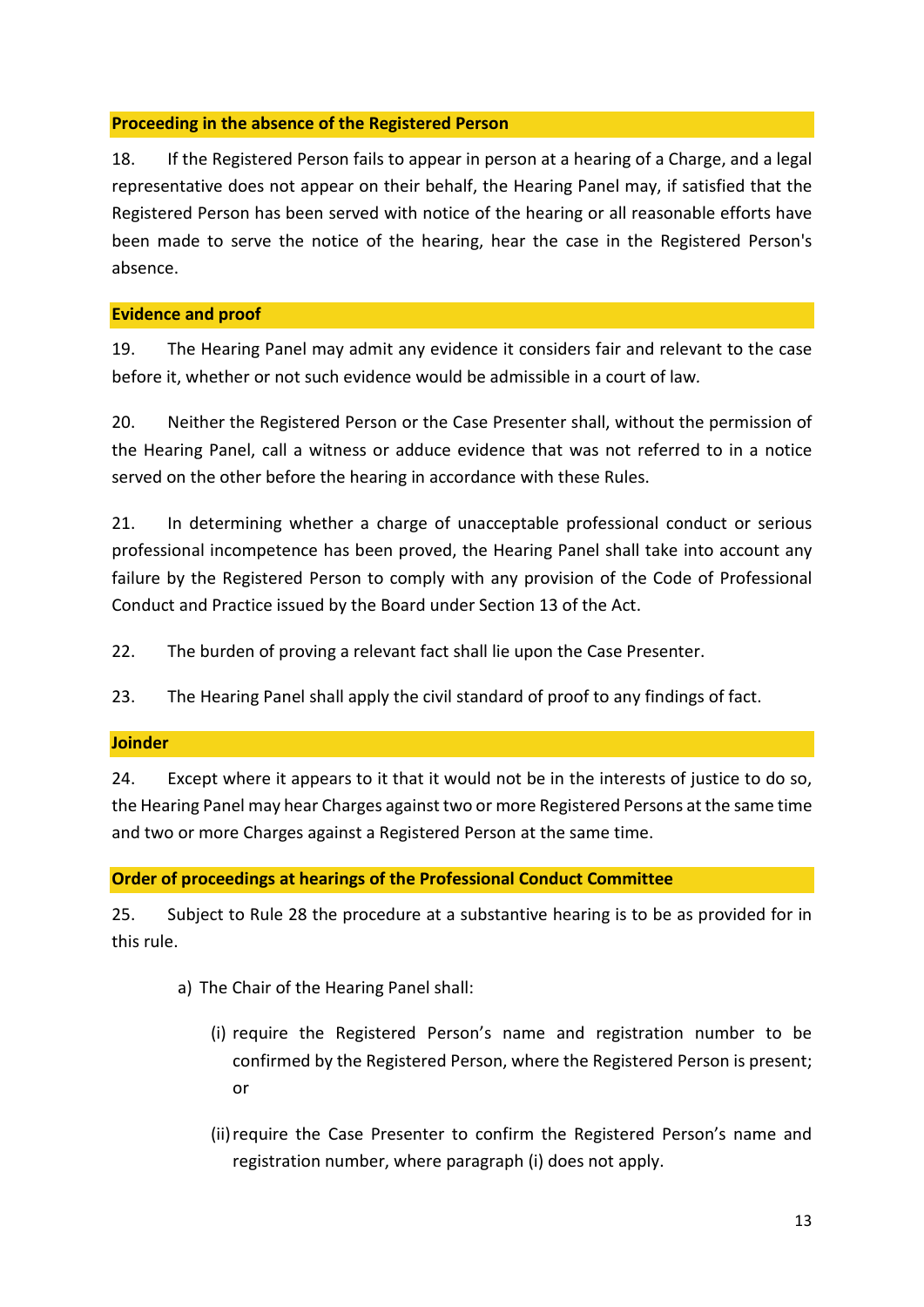- b) The Hearing Panel shall hear and consider any preliminary legal arguments.
- c) The Chair shall ask for the Charge to be read out and inquire whether the Registered Person wishes to make any admissions.
- d) Where facts have been admitted, the Chair of the Hearing Panel shall announce that such facts have been found proved.
- e) Where facts remain in dispute, the Case Presenter is to open the case and may adduce evidence and call witnesses in support of it.
- f) The Registered Person's case is then to be opened, and the Registered Person may adduce evidence and call witnesses in support of it.
- g) Following the conclusion of the evidence, the Case Presenter followed by the Registered Person shall be invited to make closing submissions.
- h) The Hearing Panel shall, after consideration of all the evidence and submissions made:
	- (i) consider and announce its findings of fact and give reasons for that decision;
	- (ii)after hearing further submissions and evidence if appropriate, the Hearing Panel shall then decide and announce whether it finds the Registered Person guilty of unacceptable professional conduct and/or serious professional incompetence and/or a conviction of a relevant criminal offence.
- i) Following the announcement of that decision the Hearing Panel may receive further evidence and hear any further submissions from the Case Presenter and the Registered Person as to the appropriate disciplinary order, if any, to be imposed.
- j) The Hearing Panel shall, having considered any further evidence and any further submissions made under Rule 25(i), announce its decision as to the disciplinary order (if any) to be imposed, giving reasons for its decision.

26. Where it appears to the Hearing Panel at any time during the hearing, either upon the application of the Case Presenter or the Registered Person, or of its own volition, that

- a) the particulars of the Charge or the grounds upon which it is based and which have been notified under Rule 9, should be amended; and
- b) the amendment can be made without injustice,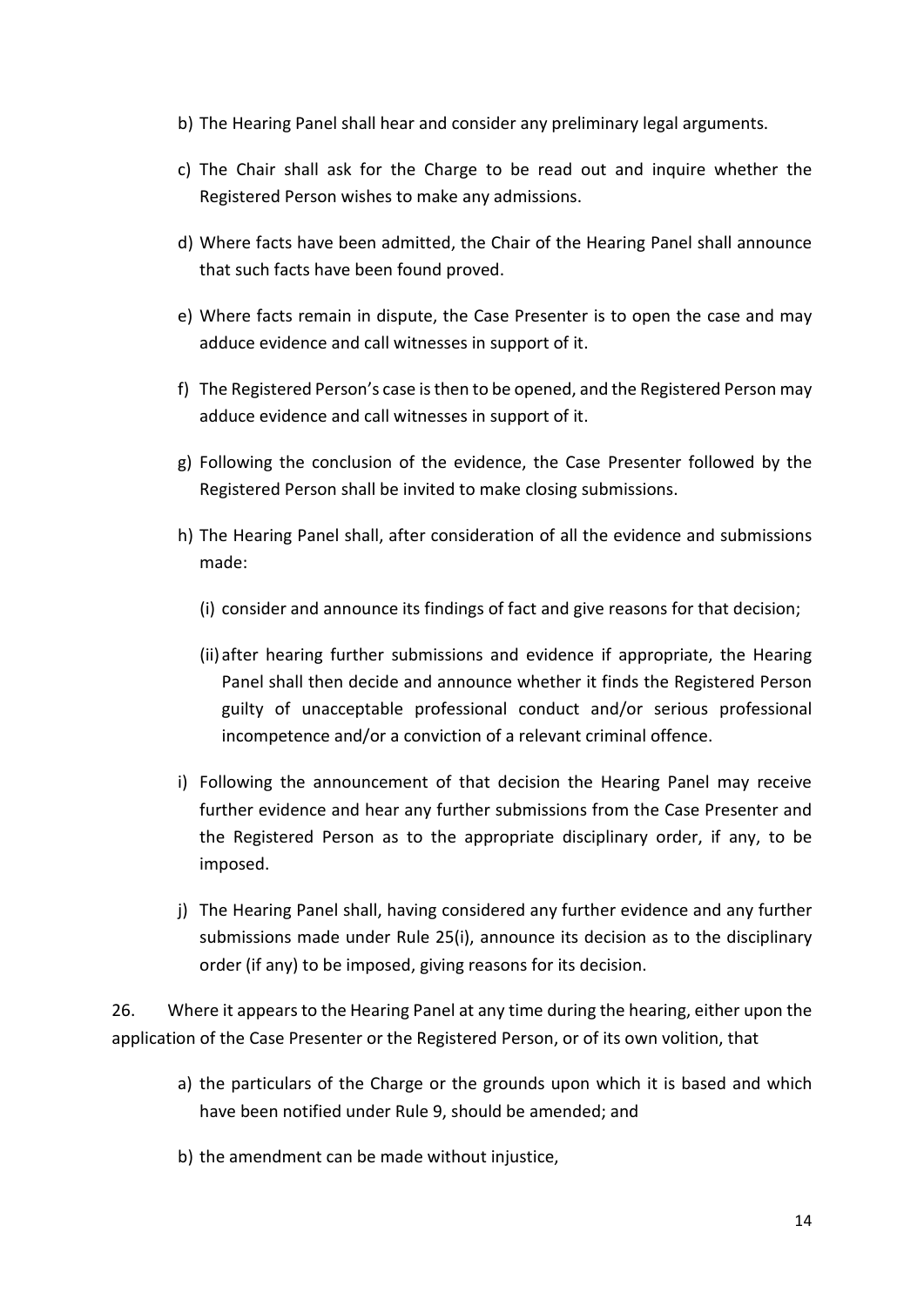it may, after hearing from the Case Presenter and Registered Person, and taking legal advice, amend those particulars or those grounds in appropriate terms.

27. At any stage before making its decision as to the imposition of a disciplinary order, the Hearing Panel may adjourn for further information or evidence to assist it in exercising its functions.

## **Departure from these Rules**

28. Provided that the proceedings are fair to the Registered Person and it is in the interests of justice to do so:

a) no objection shall be upheld to any technical fault in the proceedings;

b) the Hearing Panel may depart from any provision of Rule 25 of these Rules.

# **Witnesses**

29. Witnesses shall be required to take an oath, or to affirm, before giving oral evidence at a hearing.

30. Subject to Rule 32, witnesses:

- a) shall first be examined by the party calling them;
- b) may then be cross-examined by the opposing party;
- c) may then be re-examined by the party calling them; and
- d) may at any time be questioned by the Hearing Panel.

31. Any further questioning of the witnesses by the parties shall be at the discretion of the Chair of the Hearing Panel.

32. Subject to legal advice, and upon hearing representations from the Case Presenter and the Registered Person, the Hearing Panel may adopt such measures as it considers appropriate to enable it to receive evidence from a witness.

# **Public hearing**

33. Subject to Rules 34 and 35, hearings of the Professional Conduct Committee shall be held in public.

34. The Hearing Panel may determine that the public shall be excluded from the proceedings or any part of the proceedings, where they consider that the circumstances of the case outweigh the public interest in holding the hearing in public.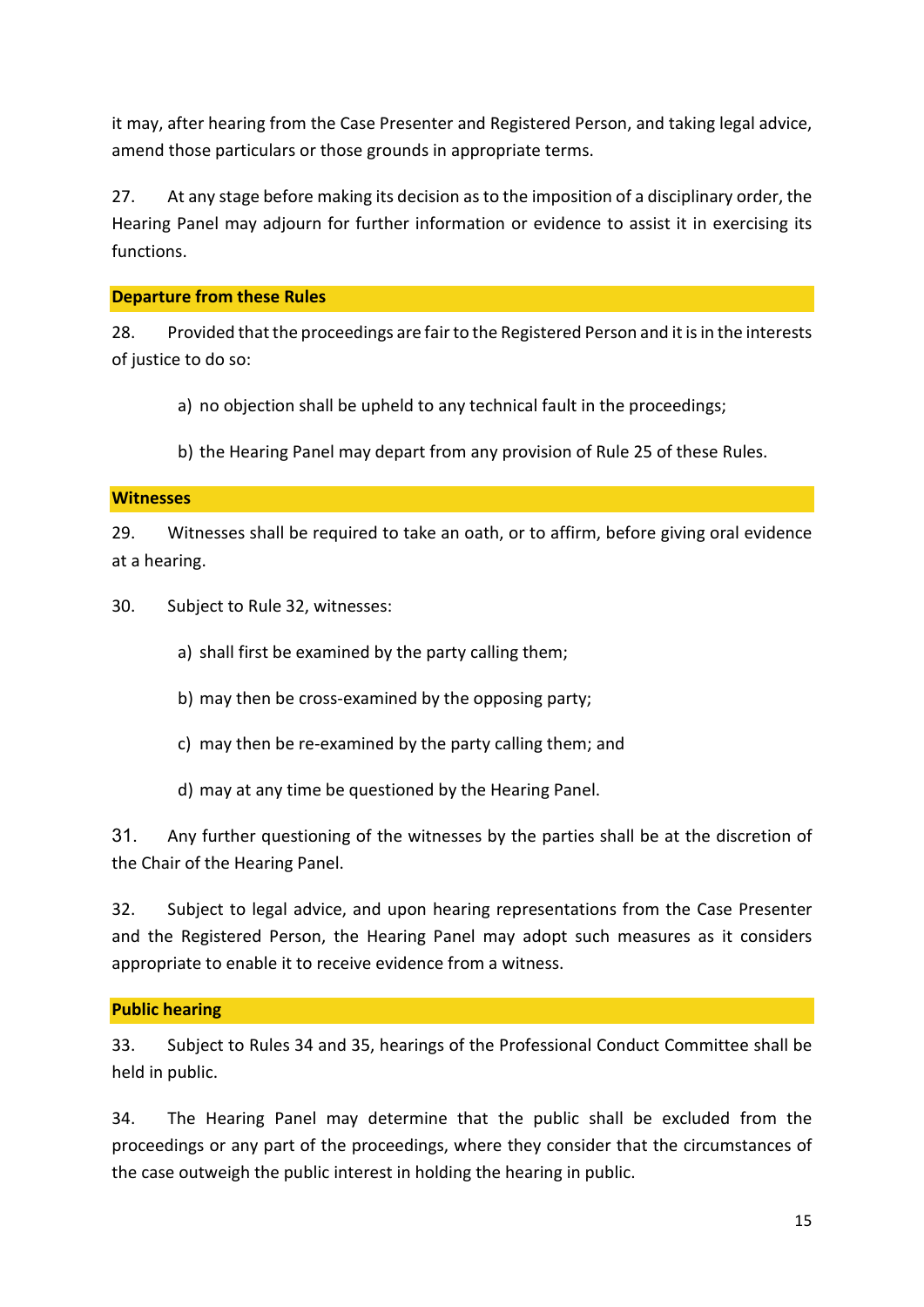35. An application that all or part of a hearing should be conducted in private shall be heard in private.

# **Recording**

36. An audio recording shall be made of the proceedings of a Hearing Panel and a copy or transcript of such recording shall be provided to the Registered Person as soon as reasonably practicable, upon his or her written request and on receipt of the costs thereof.

# **Reasons**

37. The Hearing Panel shall provide the Registered Person with written reasons for its decisions as soon as practicable after the hearing.

# **Consent Orders**

38. At any time after a report has been served upon the Registered Person but not less than 42 days before the date fixed for a hearing of the Charge, unless otherwise agreed between the Registered Person and ARB, the Case Presenter may serve on the Registered Person a proposed Consent Order setting out terms upon which it is proposed that the case may be concluded with the consent of the Registered Person.

39. The Registered Person may within 14 days of the date when the proposed Consent Order was sent to them (subject to any extension of time agreed between the Registered Person and ARB), confirm in writing to the Case Presenter that the Registered Person accepts the matters set out in the proposed Consent Order and agrees to the terms of the disciplinary order, if any, therein.

40. Where the Registered Person does not confirm within 14 days their consent to the proposed Consent Order in accordance with Rule 39, the proposed Consent Order will be regarded as withdrawn and the case must proceed to be considered at a hearing.

41. Where the Registered Person has given the consent referred to in Rule 39, the Case Presenter must refer the proposed Consent Order to the Consent Order Panel.

42. The Consent Order Panel must make such arrangements as it considers appropriate to decide whether to approve or reject the proposed Consent Order, provided that:

- a) such arrangements must not involve a hearing in the presence of the parties;
- b) such arrangements need not require the members of the Consent Order Panel to deliberate in each other's presence, unless they consider it necessary to do so;
- c) the Consent Order Panel must consider and reach its decision in relation to the proposed Consent Order within 21 days of receipt.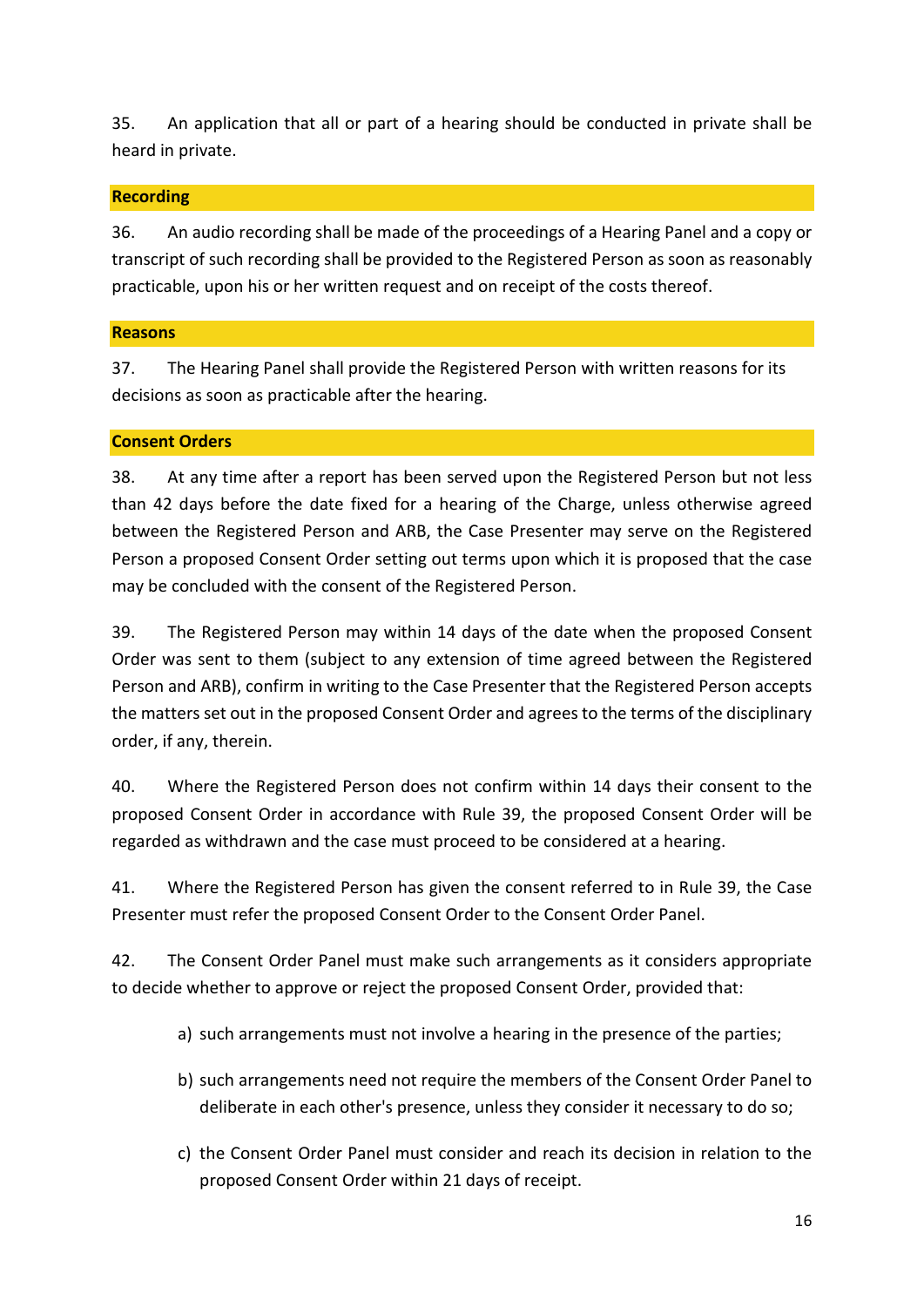43. As soon as reasonably practicable after reaching its decision the Consent Order Panel must inform ARB and the Registered Person of its decision in writing.

44. Where a proposed Consent Order is not consented to by the Registered Person or not approved by the Consent Order Panel, the Charge must proceed to be considered by a Hearing Panel at a hearing.

45. Where a proposed Consent Order has not been agreed or approved, the proposed Consent Order, any reasons given by the Consent Order Panel, and any discussions relating to it between the Case Presenter and the Registered Person shall remain confidential and shall not be made known to any Hearing Panel designated to hear the Charge, unless the Registered Person chooses to bring this information to its attention.

# **Publicity**

46. The Professional Conduct Committee shall, in such manner as it considers appropriate:

- a) where there has been an adverse finding, instruct that the name of the Registered Person be published with a description of the conduct, incompetence or relevant criminal offence and nature of any disciplinary order or Consent Order;
- b) where it does not uphold a Charge of unacceptable professional conduct or serious professional incompetence, and if so asked by the Registered Person, it shall instruct that a statement of fact to this effect, be published.

## **Transitional provision**

47. These Rules do not apply to proceedings in respect of which a report has been made to the Professional Conduct Committee by the Investigations Panel or Registrar before the date on which these Rules come into force and those proceedings will be subject to the Professional Conduct Rules made on 29 November 2018, as if they had not been revoked.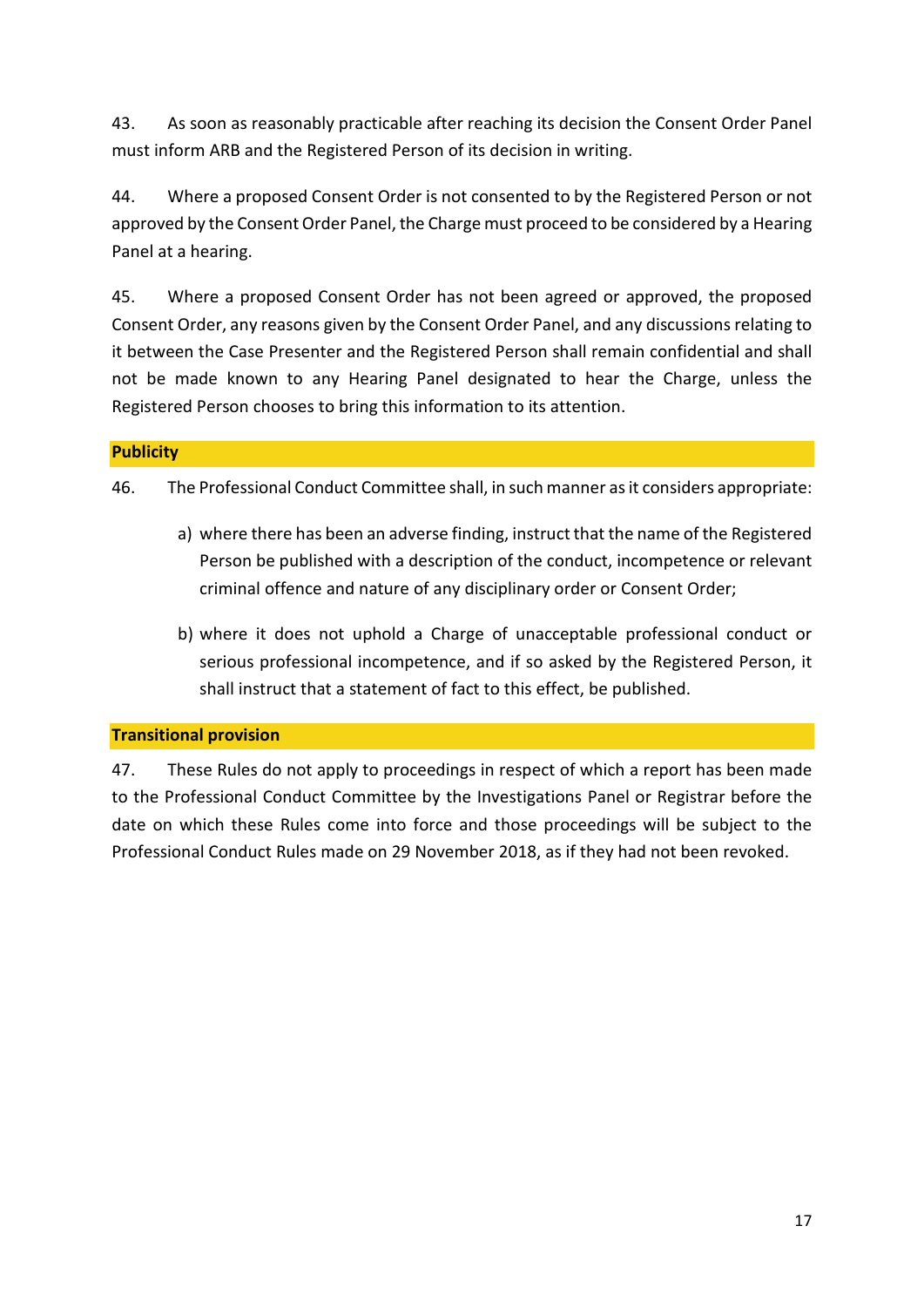If you need this document in a different format such as an audio recording or braille, you can:

- email [info@arb.org.uk](mailto:info@arb.org.uk)
- call 020 7580 5861
- write to us at ARB, 8 Weymouth Street. London W1W 5BU

We'll consider your request and get back to you within 14 days.